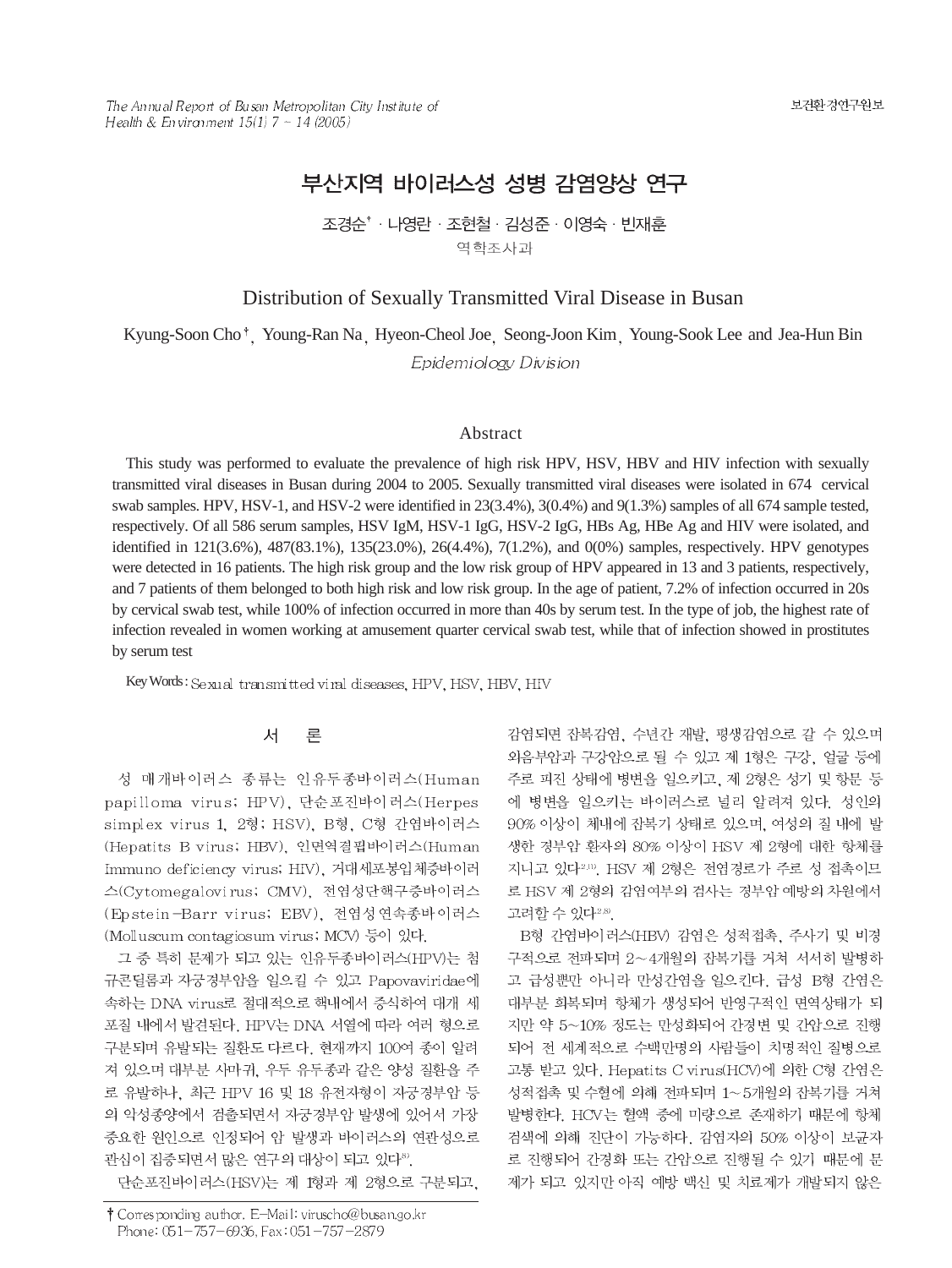상태이다<sup>99</sup>.

인면역결핍바이러스(HIV)는 1981년 Gottlieb 등에 의해 처 음 보고되었으며<sup>5</sup>. 국내에서도 1985년 첫 환자가 보고되었고 2005년도에는 약 3.468명의 감염자가 보고되었고, 이 중 환 자 수는 약 470여명인 것으로 보고되었다<sup>89</sup>. 처음 미국에서 발 견될 때는 주로 동성연애자나 마약중독자에서만 발생하는 것 으로 알았으나, 현재 전 세계적으로 이성간의 성 접촉에 의한 전염이 주종을 이루고 있다. 우리나라에서도 감염자의 80% 이 상이 이성간의 성 접촉에 의해서 감염된 것으로 밝혀졌으며, 따라서 많은 여성 감염자가 발생하고 있다. 여성의 에이즈 문 제는 심각한 문제를 야기시키고 있는데, 실제 이러한 산모에 의한 신생아에게로의 감염은 폭발적으로 증가하고 있다. 따라 서 산부인과 영역에서의 중요성이 급속히 대두되고 있다.

최근 일반 건강진단 대상자에 대한 성병 검진 및 HIV 검사 의무 폐지, 성매매 특별법 시행 등의 국가 성병 관리 정책 변화 와 전염병 예방법 개정에 의해 기존의 성병 외에 HSV와 HPV 감염증이 제 3군 전염병으로 포함됨에 따라 바이러스성 성병 의 유행 감시 사업이 시급한 실정이다. 또한 항구 도시인 부산 의 바이러스성 성병 감염 현황과 성문화 실태를 파악하고 성병 고위험군 지표로서 HPV, HSV, HIV 및 HBV 감염자의 성별, 연령대별 유병율 조사 등 기초자료를 확보하여 바이러스성 성 병 실험실의 진단방법을 확립하고 성 매개감염증 사업관리 및 전파방지에 중요한 자료 및 진단기술을 제공하고자 한다.

# 재료 및 방법

# 공시재료

본 연구의 대상으로 Sexual Transmited Infection Deasease에 대한 위험도가 높은 고위험군 집단을 선정하여 유흥업소종사자, 특수업태부 그리고 관내 7개 보건소에 일반 성병검진 내소자의 혈청 및 자궁경부도찰물을 채취하였다. 바 이러스 수송용배지(virus transport medium, Difco, U.S.A.)를 사용하여 채취한 자궁경부도찰물과 혈청은 4℃로 보관하면서 운반하여 바이러스 분리에 사용하였다.

#### 자궁경부도찰물

# 시료의 전처리

자궁경부도찰물은 시료에 0.1 mL의 penicillin(5 units/mL)/streptomycin(5  $\mu$ g/mL) 및 0.1 mL nystatin 1,000 units/mL을 첨가한 후 4℃에서 15분 간격으로 흔들어 주면서 1시간 방치 후 원심분리(500×g, 20분, 4℃, VS-15CFN, VISION) 하고 상층액 1.8 mL을 -70℃에 저장하였다.

# 세포주

국립보건원으로부터 분양받은 Vero(africa green monkey kidney) 세포주를 penicillin(0.05 units/mL) /streptomycin(0.05  $\mu$ g/mL)과 5% FBS(fetal bovine serum)가 첨가된 minimum essential medium(MEM, GibcoBRL)을 기본배지로 하여 5-7% CO2, 34°C의 배양기 (VS-9011C, VISION)에서 배양하여 Herpes simplex virus 분리에 사용하였다.

# HSV 분리를 위한 세포배양 실험

24-well 배양용기에 단층배양 시켜 놓은 Vero 세포주에 접종용 배양액 0.5 mL와 전처리 된 가검물 0.3 mL을 접종하 여 5%-7% CO2, 34°C의 배양기를 이용하여 10일간 배양하면 서 세포병변효과(cytopathic effect, CPE)를 관찰하였다. 세 포병변효과를 나타내는 검체는 2~3회 연속계대배양하여 역 가를 증가시킨 후 PCR 시험에 사용하였다.

## DNA분리

세포배양액 및 자궁경부도찰물로부터의 DNA 분리는 Trireagent (Molecular research Center Inc. USA)를 사용하 여 제조사의 Protocol에 따라 수행하였다.

## Nested PCR에 의한 HSV의 증폭 및 전기영동

1차 PCR 반응은 5 *µ*L의 10 PCR Buffer, 7 µL의 25 mM MgCl<sub>2</sub>, 2 µL<sup>2</sup> dNTP (dATP, dGTP, dCTP, dTTP), 각각 2  $\mu$ L<sup>2</sup> 5A, 5B, 6A, 6B primer (10 pm)/ $\mu$ L), 0.5  $\mu$ L<sup>2</sup> Taq plymerase(2.5 Unit), 5 *A*L의 DNA에 3차 증류수를 첨가하 여 총 50 zL로 조정하였다. 1차 PCR 조건은 94℃에서 3분간 predenaturation한 후 94°C/10초, 58°C/10초, 72°C/30초 씩 3단계로 35 cycles 수행하여 증폭하였다.

2차 PCR 반응은 5 д 의 10× PCR Buffer, 7 д 의 25 mM MgCl<sub>2</sub>, 2 µL의 dNTP (dATP, dGTP, dCTP, dTTP), 각 각 2 µL의 5A, 5B, 6A, 6B primer (10 pmol/µL), 0.5 µL의 Taq plymerase(2.5 Unit), 1 μL의 1차 PCR 증폭산물에 3차 증류수를 첨가하여 총 50 µL로 조정하였다. 2차 PCR은 94℃ 에서 3분간 predenaturation한 후 94°C/10초, 67°C/10초, 72℃/ 30초 씩 3단계로 25 cycles 수행하여 증폭하였다.

Thermal cycler(PC808-02/05, ASTEC)을 이용하여 증 폭한 후 2% agarose gel에 전기영동을 실시한 후 138 bp. 101 bp의 산물을 관찰하였다 (Table 1).

### PCR에 의한 HPV의 증폭 및 전기영동

PCR 반응은 5 µL의 10×PCR Buffer, 4 µL의 25 mM MgCl<sub>2</sub>, 2 *µ*L의 dNTP (dATP, dGTP, dCIP, dTTP), 1 µL의 MY09 primer  $(25 \text{ pmol}/\mu\text{L})$ , 1  $\mu\text{L}$ <sup>2</sup> MY11 primer  $(25 \text{ pmol}/\mu\text{L})$ μL), 0.5 μL의 Taq plymerase(5 U/μL), 5 μL의 자궁경부도 찰물에서 분리한 DNA에 3차 증류수를 첨가하여 총 50 µL로 조정하였다(Table 1). PCR 반응조건은 94℃에서 4분간 predenaturation한 후 94°C/30초, 58℃/30초, 72℃/30초 씩 3단계로 30 cycles 수행한 후 마지막으로 72°C에서 4분간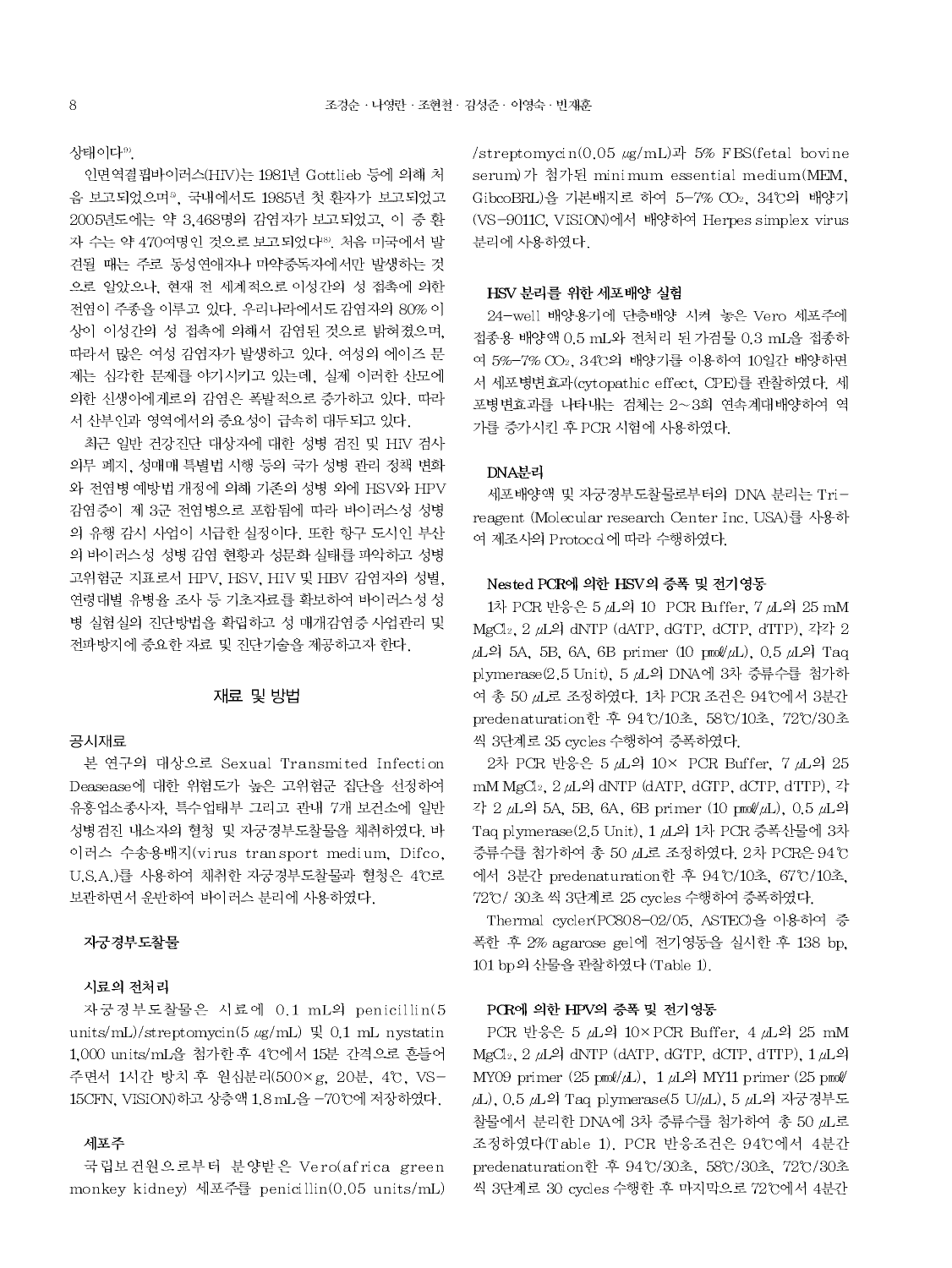| $\tilde{}$ | $\mathbf{r}$ |        |                                 |               |  |
|------------|--------------|--------|---------------------------------|---------------|--|
| Virus      | Target       | primer | Sequence $(5' \rightarrow 3')$  | Amplicon Size |  |
| <b>HPV</b> | <b>HPV</b>   | MY09   | CGT CCM ARR GGA WAC TGA TC      | $450$ bp      |  |
|            |              | gpD    | GCM CAG GGW CAT AAY AAT GG      |               |  |
| $HSV-1$    |              | 5A     | ATC ACG GTA GCC CGG CCG TGT GAC | $221$ bp      |  |
|            | gpD          | 5B     | CAT ACC GGA ACG CAC CAC ACA A   |               |  |
|            |              | 5C     | CCA TAC CGA CCA CAC CGA CGA     | $138$ bp      |  |
|            |              | 5D     | GGT AGT TGG TTC GCG CTG AA      |               |  |
| $HSV-2$    |              | 6A     | TCA GCC CAT CCT CCT TCG GCA GTA | $184$ bp      |  |
|            | gpG          | 6B     | GAT CTG GTA CTC GAA TGT CTC CG  |               |  |
|            |              | 6C     | AGA CGT GCG GGT CGT ACA CG      | $101$ bp      |  |
|            |              | 6D     | CGC GCG GTC CCA GAT CGG CA      |               |  |
|            |              |        |                                 |               |  |

Table 1. Oligonucleotide primers used for detection of Human papilloma virus and Hernes simplex virus

extention을 실시하였다. Thermal cycler(PC808-02/05, ASTEO을 이용하여 증폭한 후 1.5% agarose gel에 전기영 동을 실시한 후 450 bp의 산물을 관찰하였다.

# 전자현미경 관찰

분리된 바이러스를 4% uranyl acetate에 약 1분간 negative stain 한 다음, 전자현미경(JEM 1200 EX2, JEOL, TEM)으로 80KV(×120 K)에서 관찰하였다.

# 형첫

## Herpes simplex virus 항체가 검사를 위한 EIA 시험

혈청은 HERPES S.V. IgM EIA well(RADIM, Italia), HERPES S.V. tipo 1 IgG EIA well(RADIM, Italia), HERPES S.V. tipo 2 IgG EIA well(RADIM, Italia)를 사 용하여 제조사의 Protocol에 따라 Herpes simplex virus IgM과 type 1 IgG, type 2 IgG 검사를 수행하였다.

# Hepatitis virus type B 항체가 검사

HBV 검사를 위하여 SD HBsAg(Multi) (Standard Diagnostics, Korea)kit, SD HBeAg/HBsAg (Standard Diagnostics, Korea) kit를 사용하여 제조사의 Protoco에 따라 항체 검사를 수행하였다.

# AIDS 검사

# PA(Particle Agglutination)시험

혈청은 Serodia HIV 1/2 kit (FUJIREBIO, JAPAN)를 사 용하여 감작체가 혈청속의 HIV-1, 2 항체에 의해 응집되는 상태에 따라 음성과 양성으로 판정하였다.

#### ELISA 시험

Vironstika HIV kit (Organon Teknika, Netherlands) 를 사용하여 시약 메뉴얼에 따라 각각 음성, 양성 대조군을 함 께 섞어서 전배양하고 conjugate와 substrate로 반응시켜 흡 광도 450 nm에서 측정하였다.

# Western blot 시험

Genelabs Diaganostics를 사용하여 시약 메뉴얼에 따라 검사를 수행하였으며, control과 비교하여 3개 이상의 밴드 (p24, gp41, gp120 또는 160)가 있는 검체를 양성으로 판정 하였다.

#### 과 곃

부산은 국제항만도시로 외국인 및 선원들의 출입이 증가되 고 있으며, 특수 직업 여성의 장기 체류로 성병의 전파 우려가 있고, 제 3군 법정전염병인 바이러스성 성병은 세균성 전염병 에 비해 병원성이 심각하고 치료제가 없으므로 감염실태 조사 가 절실히 요구되고 있다. 따라서 부산지역 바이러스성 성병 감염 실태를 조사한 결과는 다음과 같다.

자궁경부 도찰물 674건의 검체 중 바이러스 분리건수는 35 건으로서 HPV : 23건(3.4%). HSV-1 : 3건(0.4%). HSV-2 : 9건(1.3%)이 분리되었다. 대상군별 분리현황은 유흥업소종 사자의 경우 171건 중 16건(9.4%)이 분리되어 대상군 중 가장 높은 분리율을 나타내었으며, 특수업태부는 330건 중 15건 (4.5%) 그리고 일반인은 173건 중 4건(4%)로 나타났다. 특수 업태부와 일반인은 모두 유흥업소에 비해 검사 건수는 많았지

|                   | no.of individual | no, of isolation | <b>HPV</b> | $HSV-1$ | $HSV-2$ |
|-------------------|------------------|------------------|------------|---------|---------|
| amusement quarter | ! / 1            | 16               |            |         |         |
| prostitues        | 330              | 15               |            |         |         |
| general           | 173.             |                  |            |         |         |
| tatal             | 674              | 35               | 23         |         |         |

Table 2. Virus isolation in cervical swab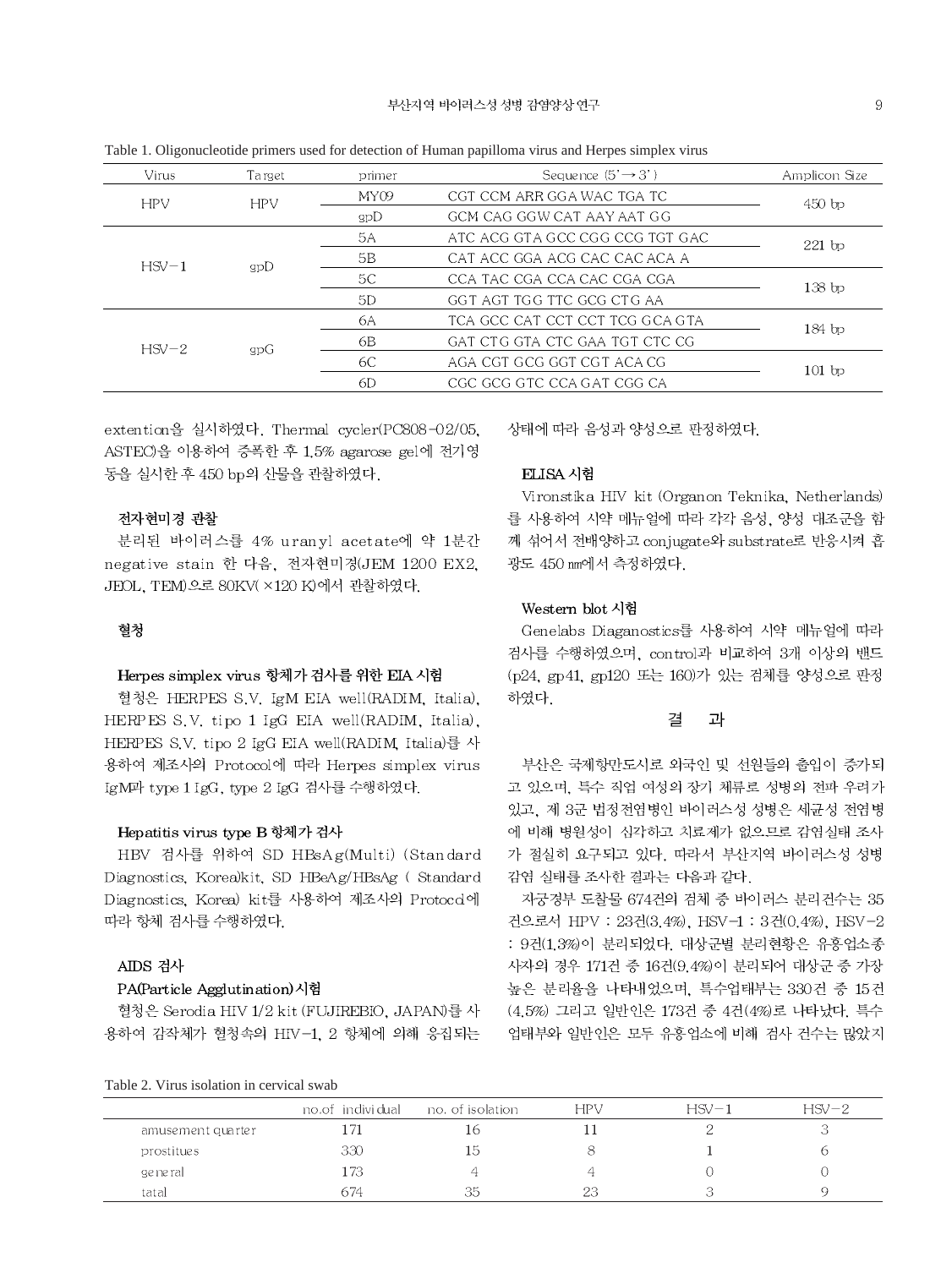

Fig. 1. The outbreak distribution of each virus from cervical swab.

만 실제 검출 건수는 매우 낮은 분리율을 보였다. 유흥업소, 특 수업태부 및 일반인에서 검출된 바이러스는 절대적으로 HPV 의 검출 건수가 높았으며, 일반인에서 어떤종의 HSV도 검출 되지 않았다(Table 2, Fig. 1,2).

혈청 586건 중 바이러스의 항체 보유율을 조사한 결과 HSV IgM 121건(3.6%), HSV-1 IgG 487건(83.1%), HSV-2 IgG 135건(23.0%)이 검출되었으며, HBs Ag 26건(4.4%), HBe Ag 7건(1.2%)이 검출되었다. (Fig. 3) 대상군별 분리현황은 유 흥 업소종사자 161명의 혈청에서 HSV IgM 19건(11.8%). HSV-1 IgG 147건(91.3%), HSV-2 IgG 55건(34.2%), HBs Ag 6건(3.7%), HBe Ag 2건(1.2%)이 검출되었다. 특수업태부 115명의 혈청에서 HIV 양성인 검체는 없었으며, HSV-1 IgG 115건(100%), HSV-2 IgG 67건(58.3%), HBs Ag 3건(2.6%) 이 검출되었다. 일반인 297명의 혈청에서 HIV에 양성인 검체 는 없었으며, HSV-1 IgG 217건(73.1%), HSV-2 IgG 10건 (3.4%), HBs Ag 17건(5.7%), HBe Ag 5건(1.7%)이 검출되었 다. 그리고 트렌스젠더를 조사한 결과 13명의 혈청에서 HSV IgM 2건(15.4%), HSV-1 IgG 8건(61.5%), HSV-2 IgG 3건 (23.1%)이 검출되었다(Table 3, Fig. 4).

자궁경부 도찰물에서 검출된 HPV의 유전형별 감염양상을 조사하기 위해 HPV 유전자가 검출된 검체를 대상으로



Fig. 3. The outbreak distribution of each virus from serum.

Table 3. The occurrence of postive results from serum



general Damusement quarter D prostitues

Fig. 2. The virus outbreak distribution of each group from cervical swab.

MY09/11 PCR 방법으로 HPV L1 유전자를 검출하여 oligonucleotide microarray 방법인 HPV DNA chip을 이 용하여 유전형을 확인하였다(Table 4). 그 결과 HPV 유전자 가 검출된 23건의 검체 중 16건에서 유전형이 동정되었으나, 7건은 동정 할 수 없었다. HPV 유전형이 확인된 16명 중 13명 이 자궁경부 고위험군(HPV 16, 18, 33, 51, 56, 58)에 속했으 며, 이 중 고위험군과 저위험군에 동시에 감염된 경우가 7명 있었다.

HPV 유전형별 분포는 HPV 56형이 23건의 양성 검체 중 6 건(26%)으로 가장 높았고, 이어서 HPV 58형 4건(17.4%), HPV 18형 4건(17.4%) 그리고 HPV 16형 3건(13%)이 확인되 었다. 또한 한 가지 이상의 유전형에 동시에 감염된 검체가 7 건으로 확인되었으며, 이러한 결과로 23명의 양성자 중 30% 가 한가지 이상의 유전형에 복합 감염되었음을 알 수 있었다. 이와 같이 부산지역의 성 고위험군 집단에서 확인되는 HPV 유전형은 16, 18, 56 및 58형이 가장 많이 차지하는 것으로 나 타났으므로, 외국의 우점형인 HPV 16 및 18형과 유사한 양상 을 나타내었다".

연령별 분리 현황은 자궁경부도찰물 검체 674건을 조사한 결과 20대 334건 중 24(7.2%), 30대 131건 중 5건(3.8%), 40 대 105건 중 2건(1.9%), 50대 69건 중 1건(1.4%), 60대 35건



Fig. 4. The types of sexually transmitted viruses from serum.

|                   | no.of l<br>indivi dua | no. of<br>isolation |    |     | $HSV$ IgM $HSV-1$ IgG $HSV-2$ IgG | HIV | $HBs$ Ag | HBe Ag |
|-------------------|-----------------------|---------------------|----|-----|-----------------------------------|-----|----------|--------|
| amusement quarter | 161                   | 229                 | 19 | 147 | 55                                |     | €        |        |
| prostitues        | 115                   | 185                 | Ō  | 115 | 67                                |     | З        |        |
| general.          | 297                   | 249                 | 0  | 217 | 10                                | O   | 17       | ನಿ     |
| trans—gender      | 13                    | 13                  |    | 8   |                                   |     |          |        |
| total             | 586                   | 676                 | 21 | 487 | 135                               |     | 26       |        |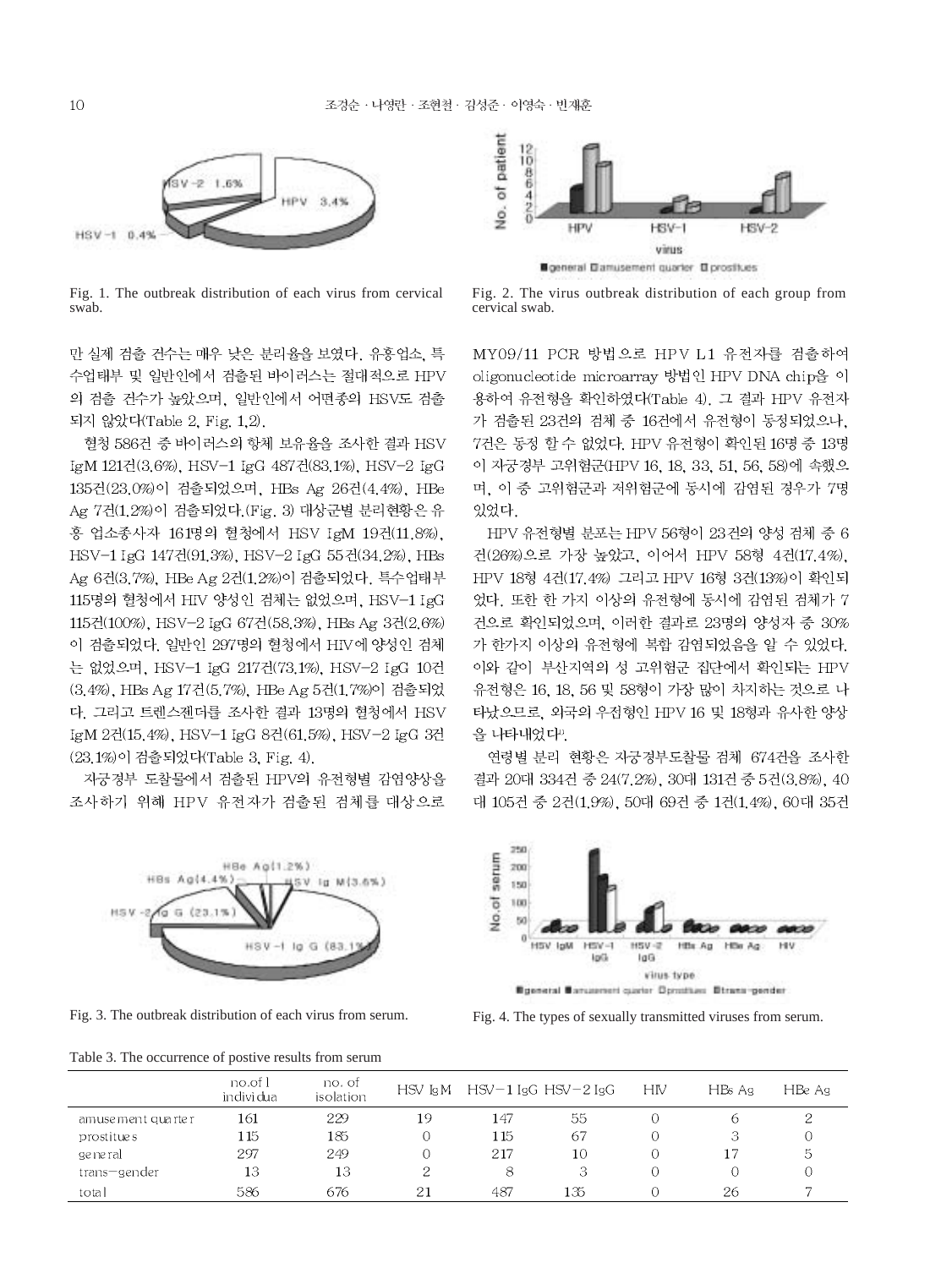| ັ<br>$\sim$ $\sim$<br><u>.</u> |                   |
|--------------------------------|-------------------|
| each group                     | HPV genotype      |
|                                | 6, 16, 18, 51, 56 |
|                                | 70                |
|                                | 56                |
| amuse ment quarter             | 58                |
|                                | 58                |
|                                | 58                |
|                                | 58                |
|                                | 56                |
| prostitues                     | 16,61             |
|                                | 6,34,40,56        |
|                                | 6,34,40,54,56     |
|                                | 11,33             |
|                                | 70                |
| ge ne ral                      | 18                |
|                                | 11, 18, 33        |
|                                | 6, 16, 18, 51, 56 |
|                                |                   |

Table 4. Isolated HPV genotype of each group in Busan

Table 5. Age distribution of Sexually Transmitted Infection from cervical swab in Busan

|                   | total | $20 - 29$ | $30 - 39$ | $40 - 49$ | $50 - 59$ | $60 - 69$ |
|-------------------|-------|-----------|-----------|-----------|-----------|-----------|
| No. of individual | 674   | 334       | 131       | 105       | 69        | 35        |
| No. of isolation  | 33    | 24        |           |           |           |           |
| prevalence $(\%)$ | - 9   |           |           | - 93      |           | つち        |

Table 6. Age distribution of Sexually Transmitted Infection from serum in Busan

|                   | total | $0 - 19$ | $20 - 29$ | $30 - 39$ | $40 - 49$ | $50 - 59$ | $60 - 69$ |
|-------------------|-------|----------|-----------|-----------|-----------|-----------|-----------|
| No. of individual | 586   |          | 380       | 101       |           |           |           |
| No. of isolation  | 506   |          | 305       | 97        |           |           |           |
| $prevalence (\%)$ | 86.3  | 75.0     | 80.3      | 96.0      | 100.0     | 100.0     | 100.0     |

중 1건(2.9%)으로 나타났으므로 20대가 가장 높은 분리율을 보였다(Table 5). 혈청의 항체가 양성현황에 의한 연령별 분포 는 586건의 검체에서 10대 4건 중 3건(75.0%), 20대 380건 중 305(80.3%), 30대 101건 중 97건(96.0%), 40대 91건 중 91건(100%), 50대 8건 중 8건(100%), 60대 2건 중 2건 (100%)로 나타나(Table 6) 자궁경부도찰물 검체를 조사한 결 과와 다른 양상을 나타내었다.

업소별 성매개 바이러스 발생분포는 자궁경부도찰물 검체를 채취한 간이성병진료소에서 70건 중 HPV 1건(1.4%), 개인의 원 132건 중 HPV 7건(5.3%), HSV-1 1건(0.8%), HSV-2 6



Fig. 5. The distribution of sexually transmitted viruses per group. Fig. 6. The distribution in the prostitues establishments.

건(4.5%) 그리고 보건소에서 171건 중 HPV 11건(6.4%). HSV-1 2건(1.2%), HSV-2 3건(1.8%)으로 나타났으므로 보 건소에서 발생분포가 가장 높았다. 또한 대용성병진료소 및 보 건센터에서 각각 124건 및 4건을 검사하였으나 양성 건수가 없었다(Fig 5). 특수업태부 바이러스 분리 현황을 보면 부산시 서구 충무동 대용성병진료소에서 혈청을 검사한 결과 검체 건 수 115건 중 HSV IgM은 검출되지 않았으나, HSV-1 IgG 115건(100%)과 HSV-2 IgG 67건(58.3%)이 검출되었다. HBs Ag 3건(2.6%)이 검출되었으나, HBe Ag와 HIV는 검출 되지 않았다(Fig 6).

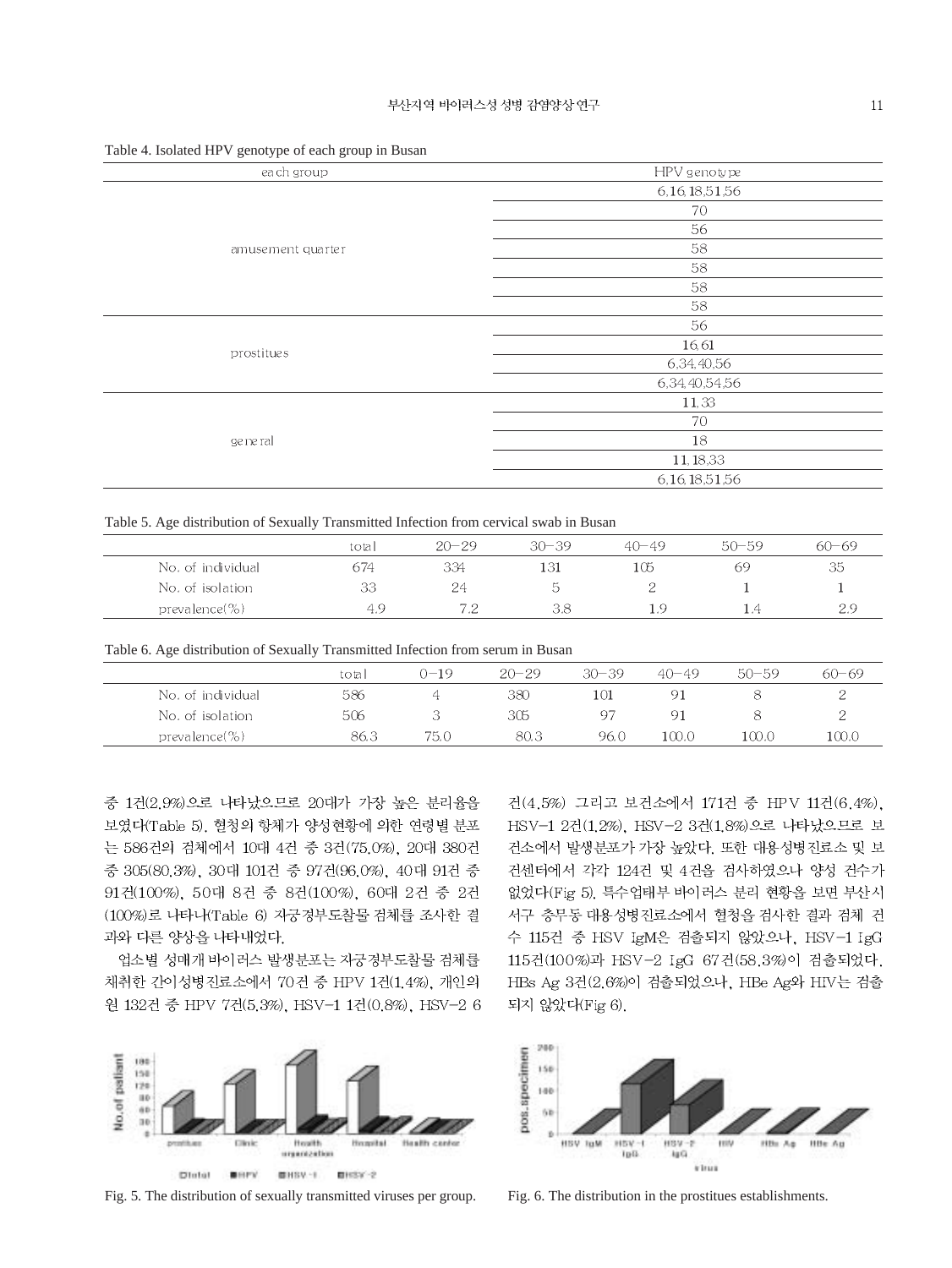

Fig. 7. The distribution in the transgender establishments .



Fig. 8. Electrophoretic analysis of nest-PCR amplified products obtained by amplification of cervical swab for Herpes virus simplex.

Lane M: 100bp DNA Ladder, Lane 1: First PCR amplified products of Herpes virus simplex type  $1(221$  bp). Lane 2. First PCR amplified products of Herpes virus simplex type 2(184 bp), Lane 3: second PCR amplified products of Herpes virus simplex type 1(138 bp), Lane 4: second PCR amplified products of Herpes virus simplex type 2(101 bp), Lane 5: negative control



Fig. 9. Electrophoretic analysis of PCR amplified products obtained by amplification of cervical swab for Human Papilloma virus.

Lane M: 100bp DNA Ladder, Lane  $1 \sim 6$ : Human Papilloma virus(450 bp)



Fig. 10. Cytopathogenic effect.

A: Vero cell, B: Human Herpes virus simplex type 1, C: Human Herpes virus simplex type 2



Fig. 11. Transmission electron micrographs variously isolated virus in cervical sweb A: Human Papilloma virus, B: Human Herpes virus simplex type 1, C: Human Herpes virus simplex type 2.

트렌스젠더 업소별 바이러스 분리 현황은 유흥업소 종사자 및 특수업태부가 주로 밀집되어 있는 곳을 대상으로 조사하였다. HSV IgM의 경우 U업소(연산동) 1건 중 1건, M업소(충무동) 2 건 중 1건이 양성으로 나타났으며, HSV-1 IgG는 J업소(광안 동) 5건 중 4건, M업소 2건 중 2건, B업소(충무동) 2건 중 2건 이 양성으로 나타났다. 그리고 HSV-2 IgG는 A업소(연산동) 3 건 중 2건, U업소 1건 중 1건이 양성으로 나타났다(Fig. 7).

HSV는 PCR 산물을 관찰한 결과 1형은 약 138 bp, 2형은 약 101 bp를 나타내었으며, HPV는 450 bp를 나타내었다 (Fig. 8.9). 자궁경부도찰물을 전처리하여 세포주에 단층배양 한 결과 Vero 세포주(Fig. 10)에 뚜렷한 병번효과를 나타내었 다. 이상과 같이 분리된 바이러스주를 증식, 배양하여 전자현 미경으로 관찰한 결과 (Fig. 11) HPV는 작은 젖꼭지 모양의 형태를 하고 있으며 직경 약 45-55 mm의 정이십면체 캡시드를 가지고 있다. 이들은 피막에 둘러싸여 있지 않다. HSV는 100 nm의 정이십면체 캡시드로 둘러싸여 있으며 캡소미어와 외피 사이에는 피포라 불리는 층이 관찰되었다.

#### 찰  $\mathbf{\underline{\mathcal{D}}}$

자궁경부암의 정확한 원인은 알려져 있지 않으나, 특히 성생 활과 관련하여 어린 나이에 첫 성경험이 가장 중요한 유발 요 인으로 지적 되었으며, 연령, 임신 및 분만 횟수, 첫 성교 연령, 경제적 수준, 성 상대자의 수 등이 위험인자로 제시되고 있다 4.6.17, 근래에는 분자생물학적인 기술을 이용한 여러 연구에서 HPV에 의한 감염이 자궁경부암 발생의 원인이 된다는 증거들 이 제시되었다". HPV 아형은 병소의 위치와 진행정도에 따라 서 다르긴 하지만 대표적인 고위험군 아형으로는 HPV 16. 18, 31, 33, 35, 39, 45, 51, 53, 54, 56, 58, 59, 66, 68형 등을 들 수 있다". 본 연구에서 HPV DNA 검사를 실시하여 유전형별 분포를 확인해 본 결과 외국의 우점형인 16형 및 18 형이 각각 17.4%로 다소 낮은 비율이긴 하지만 관찰되었으며, 그 외 56형과 58형도 함께 확인 할 수 있었다.

연령별 성 매개바이러스 감염 현황을 살펴보면 자궁경부도

12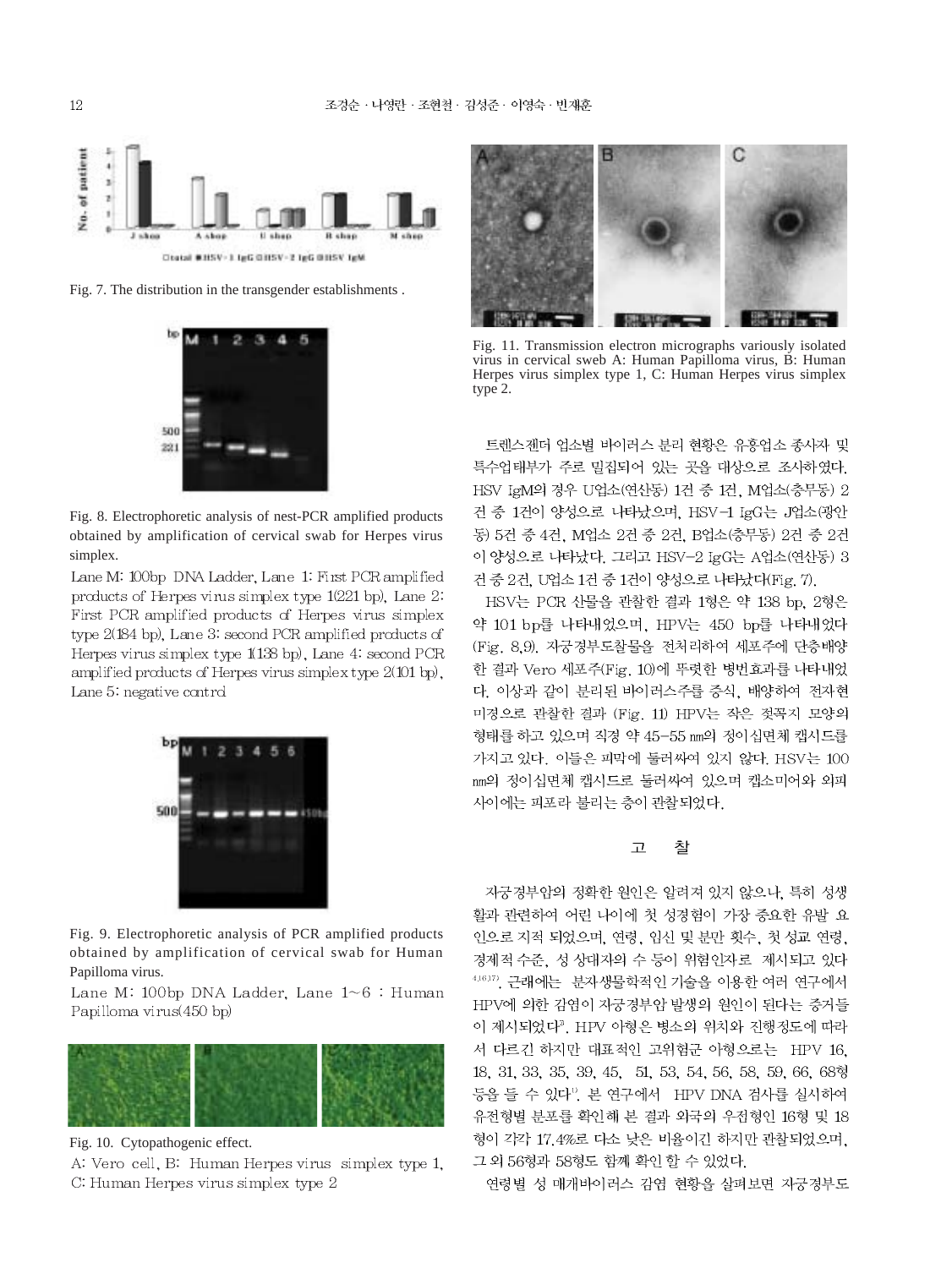찰물 검체에서는 20대에서 가장 높은 분리율을 보였으며, 반 면 혈청의 항체가 양성 현황으로 살펴 본 결과 40대 이후에서 높은 분리율을 나타내었다. HPV 감염은 나이가 젊을수록 유 병율이 높은 것으로 여러 역학조사에서 나타났지만 ". 나이가 많은 여성에서는 여성 호르몬 결핍에 따른 세포 위축으로 자궁 경부 이행대의 위치 변화와 세포진 검사의 위음성율은 자궁경 부암 발생빈도가 높아지는 중년이후에 더욱 증가하게 되면서 12). 고령의 여성에게서 HPV DNA 검사를 실시한 결과 높은 양 성 예측을 나타낸 보고도 있어<sup>10</sup>, 본 연구에서 조사한 결과와 유사함을 확인하였다.

유홍업소 윤락여성들의 성 매개바이러스 검사는 주로 보건 소에서 이루어지며 발생분포도 가장 높았다. 또한 대용성병 진 료소에서도 많은 검사가 이루어지고 있으나 자궁경부도찰물 검 체에서는 양성 건수가 검출되지 않았으며, 혈청 검사 결과 HSV-1.2 IgG가 각각 100%, 58.3% 검출되었다. 트렌스젠더 가 있는 업소별 바이러스 분리 현황을 알아보기 위해 유흥업소 종사자와 특수업태부가 주로 밀집되어 있는 지역을 대상으로 조사한 결과, 조사 대상 5구역 모두에서 HSV 양성의 결과를 나타내었다. 성인의 90% 이상이 체내에 잠복기 상태로 있으 며, 여성의 질내에 발생한 경부암 환자의 80% 이상이 HSV-2 형에 대한 항체를 지니고 있다는 보고가 있으며". HSV-2형은 전염경로가 주로 성 접촉이므로, HSV-2형의 감염여부의 검사 는 자궁경부암 예방의 차원에서도 매우 중요한 것으로 사료된  $L^{2.81}$ 

일반인의 경우 검사 건수에 비해 실제 검출 건수는 4% 정도 로 비교적 낮은 검출 건수를 나타내었지만 제 3군 법정전염병 에 해당되는 바이러스성 성병은 성 접촉으로 전염되어 발생하 므로 외도를 하지 않았더라도 남편이 다른 여성에게서 가져올 수도 있고, 실제 성매매를 이용하는 남성의 대부분이 기혼 남 성이라는 조사 등을 감안하면 한국의 기혼 여성들은 자궁경부 암의 위험에 노출되어 있는 셈이다. 일반 여성에 대한 성매개 바이러스 질병에 대한 역학적 발생요인에 대한 조사는 의료혜 택이 상대적으로 낮은 일부 도서지역의 여성 자궁경부암 발생 에 관한 연구 정도에 지나지 않지만 여기, 단 한번이라도 성 경 험이 있는 여성이라면 1년에 한번씩 자궁경부 질세포 검사를 할 것을 권하고 있다<sup>15</sup>. 우리나라 여성에서 위암, 유방암과 함 께 자궁경부암이 중요한 위치를 차지하고 있는 현재 성매개 바 이러스를 조기에 진단하고 적절한 치료를 제공하는 일은 아주 중요한 과제라 사료되며, 이러한 이유로 자궁경부암의 원인 인 자를 가진 여성을 찾아내어 좀 더 면밀한 추적 관찰을 하거나 원인 인자에 노출되지 않도록 한다면 자궁경부암의 발생자체 를 감소시킬 수 있으며, 이로 인한 사망도 선진국에서와 같은 빈도로 감소시킬 수 있을 것으로 사료된다. 따라서 부산지역은 국내 최대의 항구도시로서 외항선원, 외국인의 빈번한 유입에 의한 성 매개 감염증 발생위험이 높아 체계적이고 집중화된 지 역거접 성매개 질환 연구센터 구축 및 연구 활성화가 필요하 다. 또한 성 매개바이러스로 인환 질환의 발생율과 그 특성을 파악하며 HPV와 HSV의 국가 표준 진단법 착수 및 관리 방안 을 모색하여 향후 1~2년 내에 상용화 될 HPV백신 국내 도입 시 국가정책 수립을 위한 과학적 근거 마련을 통한 국민건강증 진에 기여하고 부산지역 성매개 바이러스성 질환의 발생율을 줄여 예방을 위한 자료에 도움이 되고자 한다.

# 참 고 문 헌

- 1. Bosch F.X., M.M. Manos, N. Munos, M. Schman, A.M. Jansen, J. Petro et al. Prevalence of human papillomavirus in cervical cancer: a worldwide perspective. International biological study on cervical cancer(IBSCC) study group, J. Natl. Caccer Inst., 1995, 87, 796-802.
- 2. Cho N.Y., H.J. Park, S.Y. Park, H.M. Moon. Purification and use of herpes simplex virus (HSV) antigens for ELISA of anti-HSV IgG and IgM, 대한바이러스학회지, 1993, 23, 123-129.
- 3. Cuzick J., E. Beverley, L. Ho, G. Terry, H. Sapper, I. Mielzynska, et al. HPV testing in primary screening of older woman, Br. J. Cancer, 1999, 81, 554-558.
- 4. David C., A study of epidemiomology of cervical cancer, Am. J. Obstet. Gynecol., 1967, 96, 516.
- 5. Gottlieb M.S., R. Schroff, H.M. Schanker, J.D. Weisman, P.T. Fan, R.A. Wolf, et al, Pneumocystis carinii pneumonia and mucosal candidiasis in previously healthy homosexual men, N. Eng. J. Med., 1981, 305, 1425-1431.
- 6. Kessler I.I., Z. Kulcar, A. Zimolo, M. Grgurevic, et al, Cervical cancer in yugoslavia. II. Epi-demiologic factors of possible etilologic significance, J. Natl. Cancer Inst., 1974, 53, 51-60.
- 7. Kim Y.B., J.T. Jeon, S.S. Seo, J.W. Kim, N.H. Park. Y.S. Song, S.B. Kang, H.P. Lee, Prevalance and genotyping of HPV in cervical cancer of korea women, 대한산부회지, 2003, 46, 789-794.
- 8. Koo B.G., G.H. Lee, J.K. Park, T.K. Choi, T.H. Paik, J.K. Park, J.Y. Lee, Identification of the types of human papillomavirus in condylomata acuminta using polymarase chain reaction, Kor. J. Dermatol., 1992, 30, 439-445.
- 9. Liu X.G., Z.B. Qi, S.S. Xiong, Laboratory diagnostics of viral hepatitis, second ed., People Health Press, 1999, pp. 3-76.
- 10. Maijer C.J., A.J. van den Brule, P.J. Snilders, T. Helmerhorst, P. Kenemans, J.M. Walboomers,